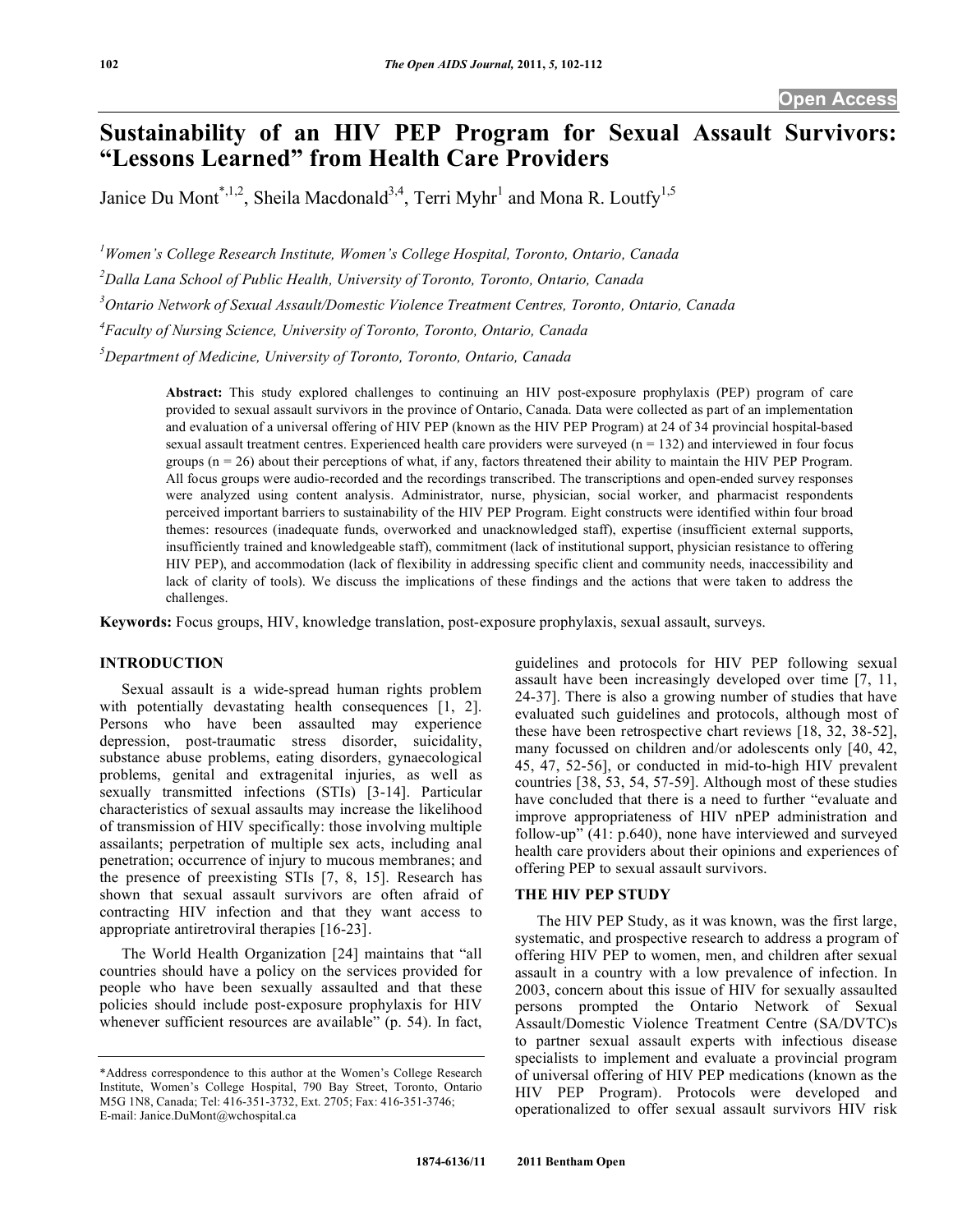counselling and the option of antiretroviral medications (Combivir<sup>®</sup> and Kaletra<sup>®</sup>). Standardized medical guidelines, counselling tools, client handouts, and data collection forms assisted clinicians in providing consistent HIV PEP care. The primary purpose of the study was to generate scientific evidence for the practices needed to sustain a province-wide HIV PEP Program at SA/DVTCs (see 60 for more details).

 The HIV PEP Program was characterized by the following specific characteristics: all clients were to receive counselling about potential HIV risks; all clients whose assault posed any risk of HIV infection (known or unknown) were to be offered prophylactic medication; prophylaxis was to be initiated within 72 hours of exposure and to be prescribed for a period of 28-days; an intensive schedule of five follow-up visits was to assist clients who chose the prophylactic drugs to cope with side effects and complete the medication course; and prophylaxis was to be provided at no cost to clients. The HIV PEP medications were dispensed through the hospital pharmacies and costs were reimbursed through the study. To ensure that the protocol was implemented consistently, an experienced sexual assault nurse examiner (SM) and/or infectious disease specialist (ML) held six regional train-the-trainer sessions involving three core staff from each participating center. These individuals in turn trained the front line staff at their sites [see 60 for more details].

 Of Ontario's 34 SA/DVTCs, 24 (70%) were enrolled in the HIV PEP Study. These centres, administered by program coordinators, provided around the clock emergency medical care, counselling, and medical forensic examination to sexually assaulted women, men and children. The clients served were representative of the province's rural, remote, and urban communities and ethnically diverse populations [61, 62]. Information was collected from 1,238 sexual assault survivors from September 10, 2003 to January 31, 2005. Data from 135 of these clients were excluded from analyses because of inconsistent data collection practices at 6 SA/DVTCs, leaving a final total sample size of 1,103. Findings showed that 347 (44%) of the 798 clients who met the HIV risk criteria and were offered HIV PEP, accepted; 111 (32%) of this latter group completed the full 28-day regimen [see 60 and 63 for more details]. These findings compare to a 28% acceptance rate and an 11% completion rate reported in a smaller retrospective study conducted at the British Columbia Sexual Assault Service between 1996 and 1998. The higher rate of adherence in the HIV PEP Study may be related to the fact that clients were tracked prospectively and provided a rigorous schedule of follow-up that included both emotional and physical support, as well as offered a newer drug regimen that may have been easier to tolerate [50].

 As part of the HIV PEP Study, different health care providers were surveyed and interviewed in focus groups about their experiences implementing the protocol, offering some insight into challenges that were encountered (administrators, nurses, physicians, social workers, and pharmacists). Their perceptions and experiences were solicited to help ensure that any recommendations regarding standards of care that emerged from the HIV PEP Study findings could be implemented at all SA/DVTCs across Ontario. Knowledge gained from understanding the barriers to rolling out such a program of care could inform those embarking on similar processes in other jurisdictions.

## **METHOD**

 This study was approved by the Institutional Review Boards of all participating hospitals as well as by their Medical Advisory and Pharmacy and Therapeutic Committees.

#### **Measures**

# *Survey*

 A survey was developed to capture the different health care providers' views regarding the universal offering of HIV PEP. Topics covered by the survey included: 1) client ability to make informed decisions about HIV PEP; 2) health care provider ability to provide sufficient counselling about HIV PEP; 3) influence of health care provider strength of recommendation on client decision to take HIV PEP; 4) client satisfaction with HIV PEP care received; 5) impact of HIV PEP care on other aspects of care offered; 6) importance of offering HIV PEP to unknown risk group; 7) optimal strategy for offering HIV PEP; and 8) sustainability of an HIV PEP program. With regard to the latter, the following question, specifically, was asked: "Thinking about the impact that the HIV PEP and universal offering had on the nurses, physicians, administrators, pharmacists, and social workers at your hospital, do you think universally offering of HIV PEP to SA/DVTC clients is sustainable at your hospital on a long-term basis?" This question was followed by space for the respondent to comment further or explain their response. Prior to distribution, the Health Care Provider Survey was piloted in October 2004 with the assistance of SA/DVTC program coordinators and staff members across the province. Based on their feedback, small changes were made to the survey design and content.

## *Focus Group Interview Guide*

 The intent of the focus groups was to allow for an indepth exploration of the experiences and perceptions of health care providers in delivering the universal HIV PEP Program. A semi-structured interview guide was developed to elicit information about the following: 1) the satisfaction of clients with the HIV PEP Program; 2) optimal strategy for offering HIV PEP to clients; 3) validity of HIV PEP universal offering strategy; and 4) sustainability of an HIV PEP Program. Regarding sustainability, specifically, health care providers were asked: "Now I'd like you to think for a minute about HIV PEP as an *ongoing* program. Do you think your centre can keep it going?" Probes included: Do you think that your host hospital and centre would be supportive? Would your centre be able to continue providing the kind of support and counselling that are needed to continue with "universal offering"? The guide was piloted in a November 2004 focus group and based on feedback slight changes were made to ensure that any pertinent feedback from health care providers was captured.

#### **Procedure**

#### *Survey*

 All health care providers (i.e., administrators, nurses, physicians, social workers, and pharmacists) who had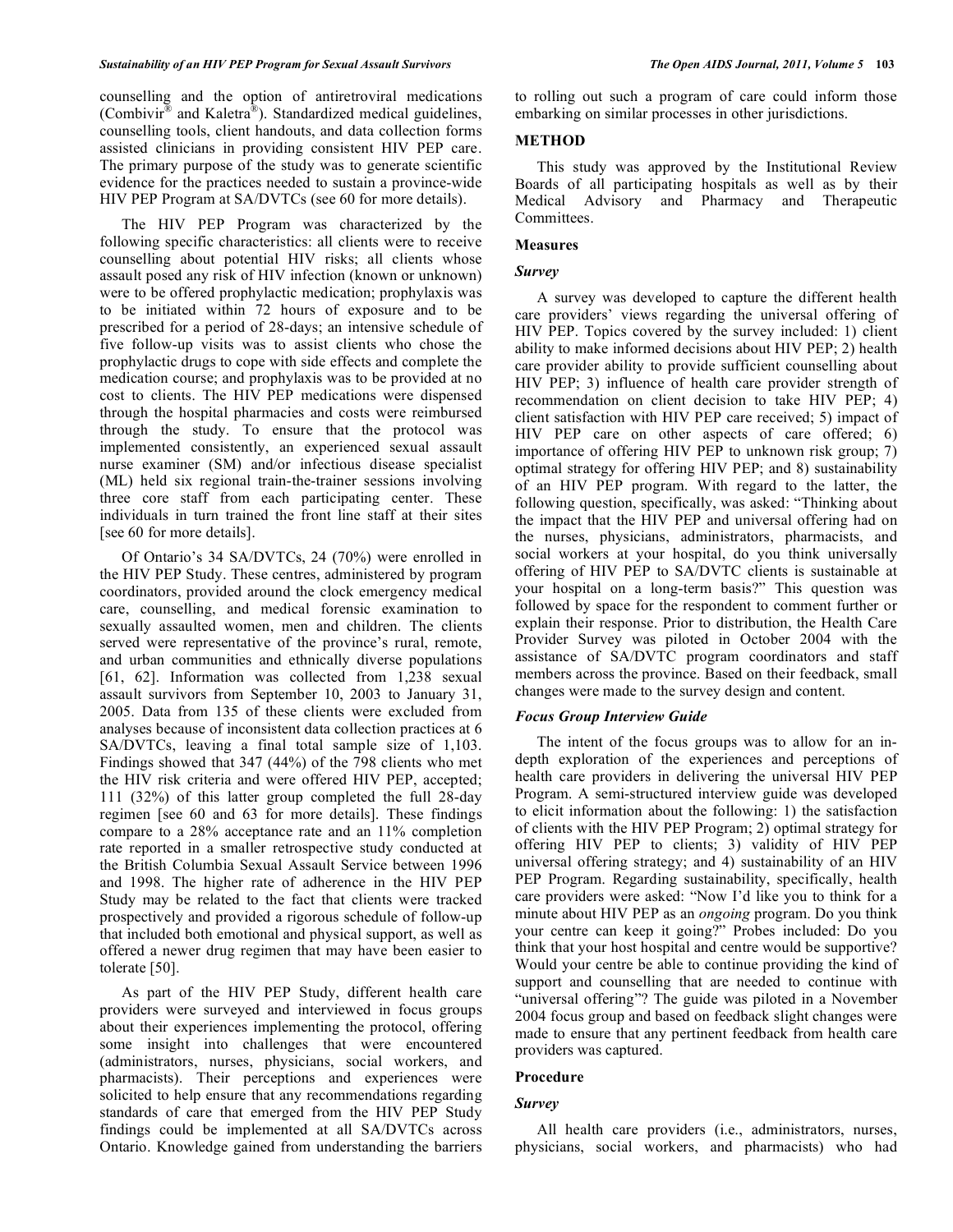participated in the HIV PEP Study were invited to complete the anonymous and voluntary survey. In November 2004, program coordinators at the 24 participating sites distributed surveys, which included an attached pre-addressed, postage paid return envelope, to program health care providers. Reminders to distribute surveys among staff were sent *via* email 2, 6, and 8 weeks post-distribution. As well, a section in the quarterly HIV PEP Study newsletter was devoted to reminding health care providers about the importance of their feedback *via* the survey. Completed surveys were returned to the central study coordinator, entered into a MS Access database, and then filed in a secure cabinet. Only members of the research team had access to the surveys and the database, the latter of which was restricted by password.

#### *Focus Groups*

 All health care providers who had participated in the HIV PEP Study were invited to take part in one of several proposed focus groups. An effort was made to set up varying days and times to reach as many health care providers as possible. Once the schedule had been established, an email was sent to all program coordinators to enlist their help in publicizing the upcoming focus groups. A flyer was also sent as an attachment to be posted at all participating sites and a section in the HIV PEP Study newsletter was devoted to reminding health care providers about the importance of their feedback *via* focus group participation. Focus groups, which were held in November and December 2004, were teleconferenced to ensure that as many health care providers as possible could participate. All focus groups were recorded and later professionally transcribed verbatim. A research assistant experienced in qualitative research reviewed the recordings to check for transcription errors. Focus group recordings and transcripts were secured in a locked cabinet; only members of the research team and the transcriber had access to them.

#### **Data Analysis**

 The first author and a research assistant experienced in qualitative research read the comments made on the surveys and each interview transcript twice. All qualitative data from the survey and focus groups related to barriers to sustainability and further implementation of the HIV PEP Program were then manually extracted and organized into a grid based on an initial manifest content analysis [64]. Emergent patterns were identified from this data, beginning at the higher order of categorization with four broad conceptual themes: 'Resources', 'Expertise', 'Commitment', and 'Accommodation'. A theme sheet was produced in which all data relating to those concepts were placed. Drawing on meaningful commonalities found across responses within each cluster, a series of lower order constructs were independently derived. These constructs were compared and any differences that emerged were resolved through consensus. Finally, responses identified in each construct were referenced back to the transcripts for further context and extraction of relevant quotations for latent content analysis.

#### **RESULTS**

#### **Description of Respondents**

 A total of 35.2% of the health care providers contacted agreed to participate and completed the survey, resulting in a sample size of 132. Respondents included 18 program

coordinators (15 of who were Sexual Assault Nurse Examiner [SANE]s and 3 social workers), 94 nurses (64 of who were SANEs), 11 physicians (5 of who were program medical directors), 4 social workers, and 5 pharmacists. Most had had direct patient contact: 94 had provided initial and 40 follow-up care.

 Focus groups were also held with 26 health care providers representing nine centres from across the province. Focus Group 1 (n=14) included one program coordinator (also a social worker), ten SANEs, two social workers, and one physician; Focus Group 2 (n=2) included one program coordinator (also a SANE) and a SANE; Focus Group 3 (n=6) included three program coordinators (also all SANEs), a SANE, a nurse, and a pharmacy manager; and Focus Group 4 (n=4) included two program coordinators (also both SANEs) and two nurses.

#### **Thematic Overview**

 The majority of health care providers surveyed (65.2%) and interviewed who answered the question, "Is universal offering of HIV PEP sustainable at your hospital on a longterm basis?" believed the HIV PEP Program could continue and be further implemented across the province. However, many qualified their affirmative responses stating that viability of the program in the longer-term would be contingent upon several conditions being met. Along with those who did not believe the program was sustainable or who were unsure of its sustainability, their concerns, as captured in both the survey and focus groups comments, centered primarily on the need for the program for increased resources, expertise, commitment, and accommodation.

#### **Resources**

#### *Inadequate Funds*

 Several health care providers were concerned about the monies to support the program, as indicated by one SANE's comment, "what I see as the big hurdle is funding" (Focus Group (FG) 3 Respondent (R) 5; also FG 2 R 2 and Survey [Surv] Rs 12, 118, 120, 121, 127, 132). Much of the concern centred on adequate monies to cover the costs of the drug regimen as captured by this query from a pharmacist, "Who will fund the treatment?" (Surv R 59). A physician colleague, who declared himself to the "the last person that ever thinks about this kind of thing", worried that limited funding for "a very expensive treatment" (FG 1 R14) would make decisions to offer HIV PEP universally difficult as the program expanded:

> There's not an endless amount of money available to give to the program, to give drugs to people and … if you have a finite number of dollars … with which to spend on a program like this and you had to start designating and being the one to make a decision, like who warrants the sum of money that's required for the treatment and who doesn't, it's very difficult for us as individuals to take that into consideration when the woman is sitting in front of you and you've got to decide whether she's worth \$1,500 or not for the treatment and yet if you are dealing with an infinitesimally small risk with someone who is not considered a high-risk person and you've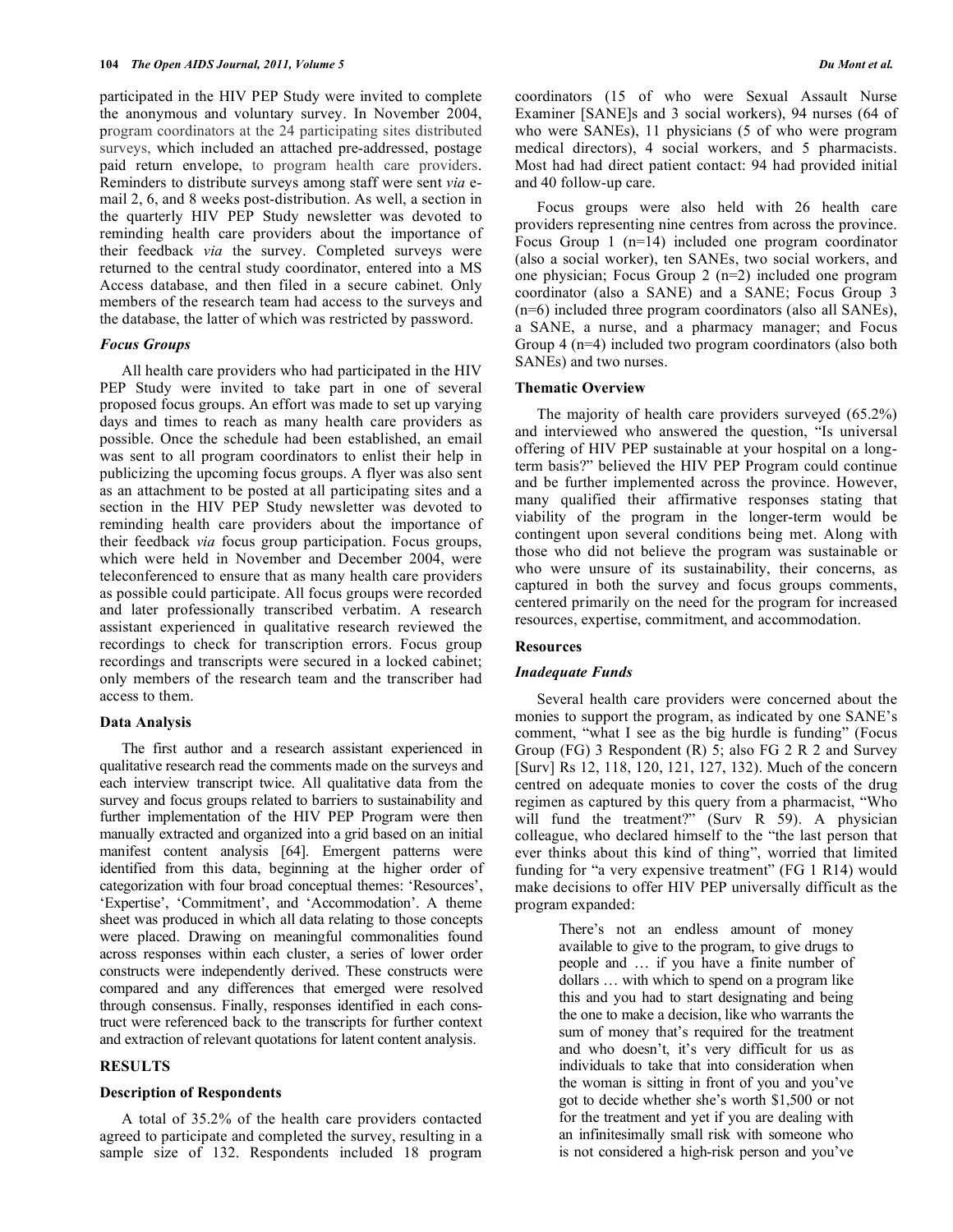only got so much money … is that something that you have to take into consideration? Maybe in the infancy of a program like this you're not really thinking that way, but as you get more involved in it, and the numbers will add up over the years and the available number of dollars is not going to get greater in all probability, you have to start thinking that way. (FG 1 R 14)

 Without external funding for the drugs, many health care respondents believed that the hospitals would not be able to continue the program (FG 3 Rs 1, 6, FG 4 Rs 2, 3; Surv Rs 45, 58, 72, 97). A SANE stated that she "couldn't see clients using their own health plans to cover the cost of antivirals because of the lack of confidentiality" (Surv R 3). In any event, a program coordinator noted, "most of the clients don't have drug plans and if they do, they are very limited" (Surv R 79). This was seen as a particular problem by one program coordinator (SANE), whose program provided services to First Nation's communities:

> One of the medications is covered for Aboriginal clients but the other one isn't so we'd have to look at funding for, I can't remember which one it is, but the second medication, so we're okay with about half of the treatments. (FG 3 R 3)

 Still others were worried about the sustainability of the program in terms of compensation for existing staff and funds for new staff. A program coordinator (social worker) asked, "What kind of support is there going to be … in terms of … remuneration for those involved with it, because it is asking yet another thing for us to do?" (FG 1 R 1). This was seen as a particular problem for health care providers delivering the follow-up care as captured in the statement of another program coordinator (SANE):

> With the nurses taking the lead as we have been the program can continue. However, staff funding resources for the follow-up nursing role will be a potential barrier that on a longterm basis would need to be addressed. (Surv R 79; also Surv Rs 38, 45, 100)

 She felt that there "would be a need for more funds to increase the follow-up nursing positions to full time" (Surv R 79; also Surv R 3).

#### *Overworked and Unacknowledged Staff*

 Several health care provider respondents with concerns about the sustainability of the HIV PEP Program cited overtaxed staff as an issue (Surv Rs 45, 86, 132). A pharmacist noted:

> I would like to be more involved with counselling the patient, especially those on many drugs, but our hospital is down to less than a half-staff of pharmacists. It is therefore hard to cover all the programs we would wish. (Surv R 15)

 A program coordinator (SANE) who had been involved also in providing direct HIV PEP care added that in her centre she had "heard from pharmacy it was added

workload" (Surv R 43). She continued by describing the additional burden the program created for her:

> I did all the follow-ups – I do not have clerical support – calling, rebooking, etc. It is difficult when programs see 25 or less clients per year. Requires a lot of arranging each time through the emergency room where I am also manager. (Surv R 43)

 According to another program coordinator (SANE), "it is a huge workload issue for tracking clients, organizing follow-up, and completing the paperwork" (Surv R 73). "It takes an extremely long time to go through all advantages and disadvantages of HIV PEP" (Surv R 26, SANE; also FG 1 R 5; Surv R 111). A program coordinator (social worker) explained:

> To sustain a programme you need to … acknowledge the time it takes to do this work, and often times a follow up is when patients will ... want to spend more time, exploring, getting more information … so … appointments aren't just … here's your meds, go. It's about sitting down with someone, doing the blood work … to make sure they're okay …. There could be some lessons learned. … There's a lot of unseen work and unrecognized work. …Without some kind of acknowledgment of this, the infrastructure that's required to offer a program, at the calibre I think we do, can't be sustained on an ongoing basis. (FG 1 R 1)

#### **Expertise**

## *Insufficient External Supports*

 Several health care provider respondents indicated that to maintain the program, external supports were necessary to ensure that the protocol (and accompanying forms and hand outs) was updated as required with current information about the optimal HIV PEP regimen that should be offered. A program coordinator (SANE) explained:

> If we do continue the program without the study in place – the study has given us invaluable support and information and education – to keep us updated in all this stuff …, we would be somewhat at a loss of where we would access that information. (FG 3, R 2)

Her colleague, a nurse, echoed this concern:

Yes, even keeping … the latest information in the client booklets …, I'm sort of saying we need someone to support us with the latest information so that we're able to … provide a consistent program. (FG 3, R 4)

 Several others also indicated that availability of HIV experts would be needed to continue to offer the program:

> I would be interested in knowing … if the HIV experts that are participating in this study will continue to give us consultation information if we require it (FG 3, R 1, program coordinator [SANE])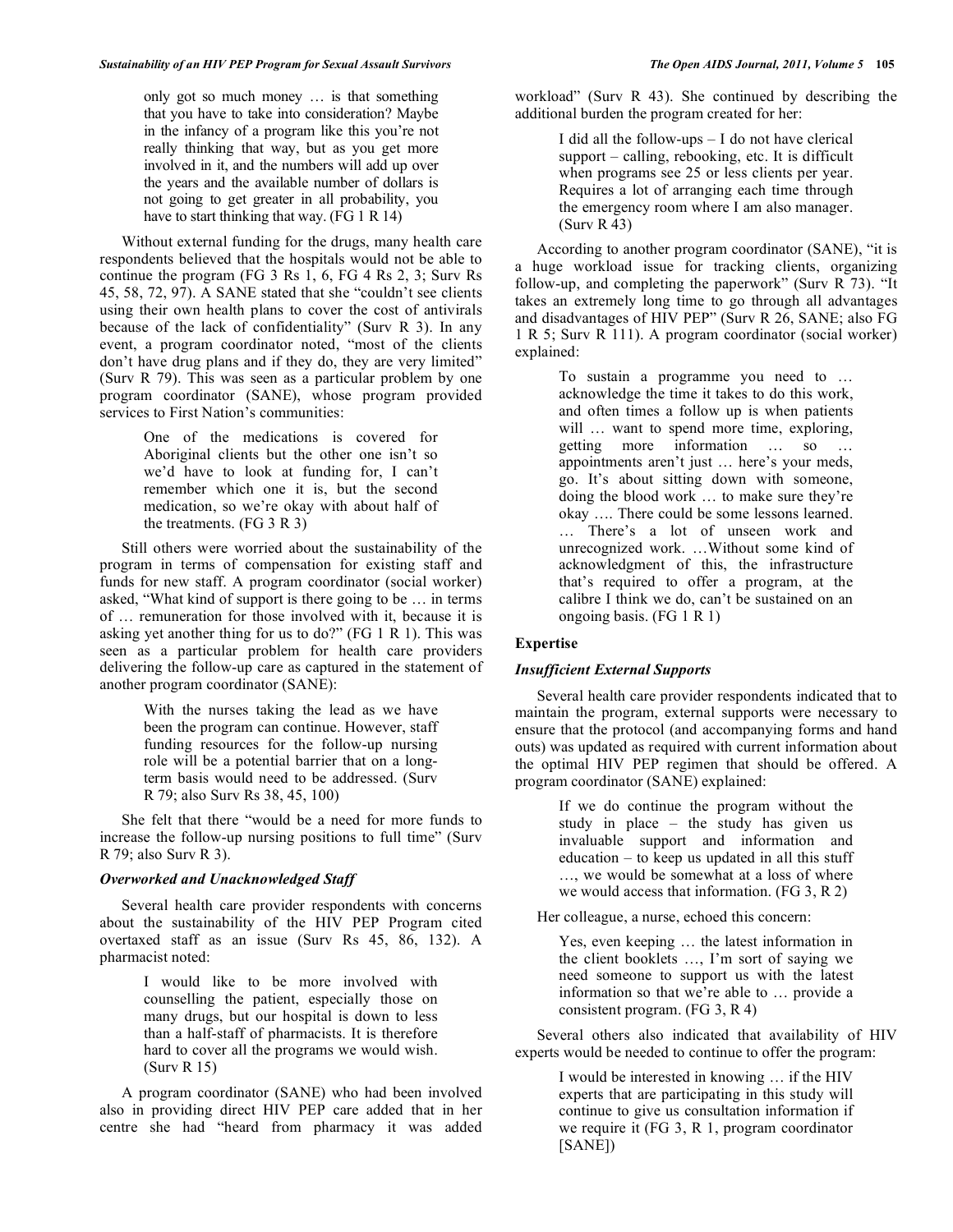"That …for sure", her colleague added, is "one of our concerns"  $(FG \t3 R \t3, program)$ coordinator [SANE]).

## *Insufficiently Trained and Knowledgeable Staff*

 A number of health care providers stated that inadequately trained and knowledgeable staff would be a barrier to an ongoing HIV PEP program, particularly with regard to participating physicians. A program coordinator (social worker) stated matter of factly, "emergency room physicians need to continue to be educated about HIV" (Surv R 42).

Several others health care providers agreed:

We have to talk to our Medical Director and if he's not around … which sometimes he's not, we go to the emergency room physician and it's a crapshoot.… Most of these guys – don't know enough about HIV PEP to order it. It is kind of scary! You're the emergency doctor. You should know. (FG 2 R 1, program coordinator [SANE])

I think a lot of physicians are just so set in their ways and so interested in not being proven wrong about something. … Or not willing to take the chance that maybe they're wrong. Because I know the one that we've had problems with, she keeps quoting statistics that she's pulled off the internet. … But when we try to counteract it, she says well, hers are right and ours are wrong. Well, at two o'clock in the morning, it's a little difficult to deal with that. (FG 2 R 2, nurse; also Surv R 53)

One of the issues we've struggled with is certain doctors where you know they say, 'Oh, it's a partner assault, well, there's no risk there. She's been consenting to have sex with him for a long period of time.' (FG 3 R 2, program coordinator [SANE])

 An emergency room physician himself added that a too limited "knowledge of drugs and toxicities" would be a barrier to a sustainable HIV PEP program (Surv R 103). His colleague, also an emergency room physician, was additionally concerned that, "there is universal shortage of all health care providers; this is another 'job' to be done. The number of jobs, complexity, is rising and the number who can do this is falling" (Surv R 114).

## **Commitment**

## *Lack of Institutional Support*

 Some health care provider respondents identified a lack of institutional support as a barrier to an ongoing HIV PEP Program. According to a program medical director, his "hospital would not cover 1/12 of the cost of medications" (Surv R 22). A program coordinator (SANE) emphatically stated that she had also experienced administrative resistance to the program, "from the hospital, big time" (FG 2 R1). She elaborated:

> If the hospital wasn't being reimbursed, I don't think they'd do it any more. … Because that's

all we ever hear… They have told us, once this study is over, then we won't be offering this. (FG 2 R1)

 She also noted that specific hospital staff "were totally against it" (FG 2 R1):

> Our pharmacy makes, I can't remember, I mean, the way we pay for the medication is just absolutely ridiculous …. It was the Chief, the Head Pharmacist … who disagreed with the protocol; who thinks the medications are unsafe. It's just unbelievable! (FG 2 R1)

 Another program coordinator (SANE) mentioned that she too "had a wee bit of hassle with the pharmacist at her hospital" (FG 4 R4):

> She feels that it's additional work for her to get the medications and she's not getting financial compensation or whatnot for doing it. She thinks that it's a bit of a hardship and I've had to go to pharmacy myself every time to get the follow-up drugs. They've never been brought up to the Emergency Department where we supply it. (FG 4 R4)

## *Physician Resistance to Offering HIV PEP*

 Many health care provider respondents also stated that they "had a lot of problems with … physicians" refusing to support the HIV PEP Program (FG 2 R1, program coordinator [SANE]; also Surv Rs 48, 72). Comments focussed on "on-going issues with some … emergency room doctors" (Surv R 53, SANE) "just absolutely refusing to order" the medications (FG 2 R1, program coordinator [SANE]; also FG 2 R 2, FG 3 R 2; Surv Rs 42, 67, 75, 105):

> Emergency room physicians who work with us feel the risk of therapy outweighs HIV seroconversion risk. They have frequently refused to order HIV PEP. (Surv R 44, SANE)

> The majority … of our ER doctors … is great and accepts our recommendation. However, we have a couple who really give us a hard time. This certainly increases the stress level of our team. (Surv R 53, SANE)

> It happens with our doctors all the time. … The nurses who are on call will call me at home, and ask questions and I mean, it's usually … go ask the physician, but they're not going to order it anyway. And most of the time they don't. It surprises me when the ER doctors do order it. … They have absolutely no interest whatsoever. (FG 2 R 1, program coordinator [SANE])

This latter program coordinator continued:

The only thing I don't feel good about in offering to everyone is … talking to these women, would you be interested in this medication? It's very, very difficult when … they answer "yes, I'd be interested". So you take a history and then you go speak to a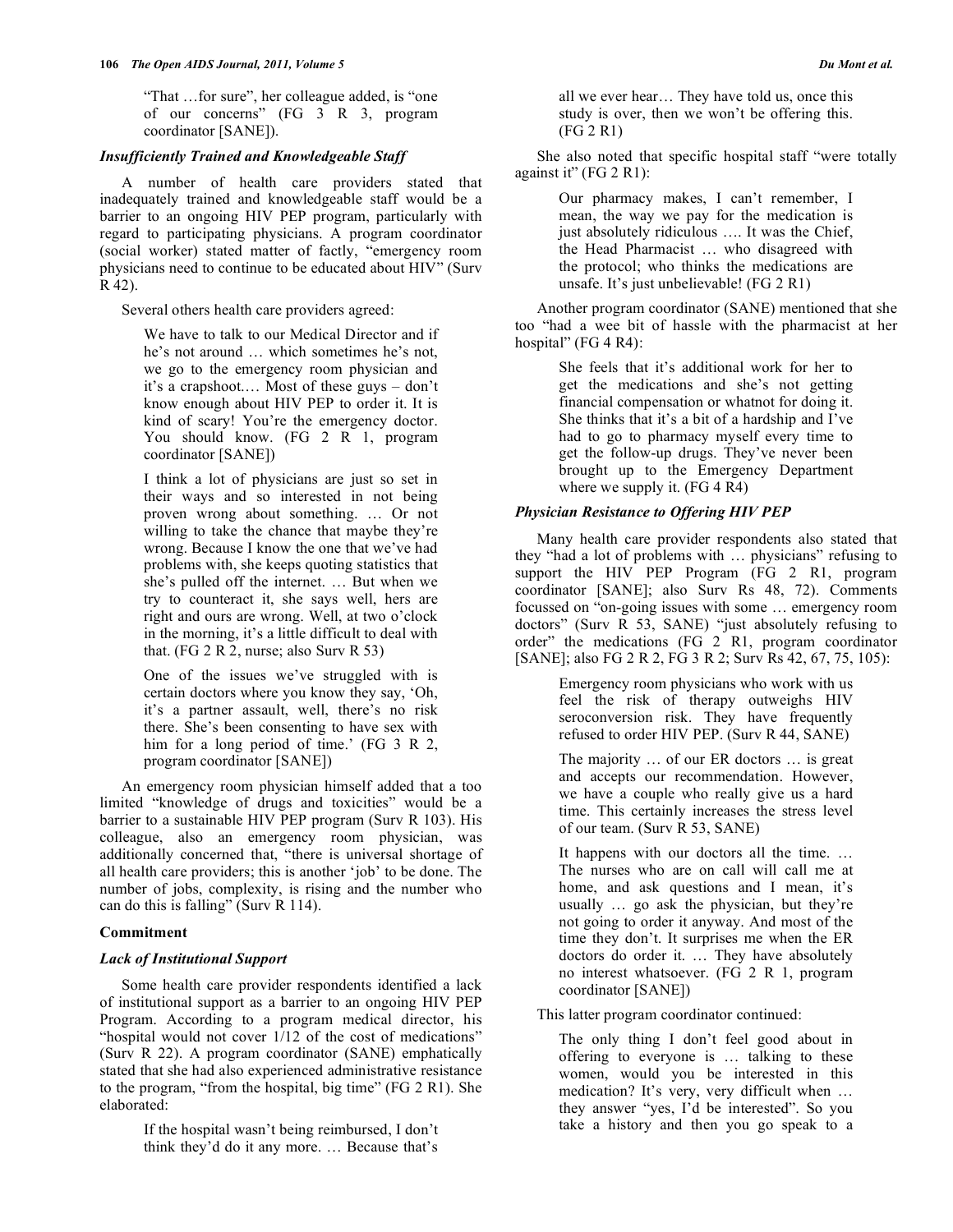physician who refuses to order the medication. (FG 2, R 1, program coordinator [SANE])

 One SANE colleague noted a particularly upsetting incident with a physician at her centre:

> We had one instance with one doctor – it wasn't the same one as usually gives us a hard time – she actually went in and told the patient that if it was her daughter she wouldn't recommend the medications because of the side effects. Anyway, we had quite a little todo about that. (FG 2 R2)

## **Accommodation**

## *Lack of Flexibility in Addressing Specific Client and Community Needs*

 An important barrier to program sustainability was identified by several respondents as a lack of flexibility in the way in which the HIV PEP care itself was delivered. A program coordinator (SANE) whose centre serves a rural population was resolute, "it has to be something that becomes a flexible type of protocol or situation" (FG 4 R 2; also, FG 1 R 2, FG 4 R 1; Surv R 83).

Her colleague concurred:

Because something may happen or clients may be a no show and because of transportation reasons or whatever, in a rural area, they may not be able to get in for follow-up. (FG 4 R4, program coordinator [SANE])

 This issue was identified as especially relevant to centres serving "remote Aboriginal communities" (FG 3 R 3, program coordinator [SANE]):

> I think that we can keep the program going but I think that it needs a few modifications … to make it sustainable. Because our clients are from the north, I think we have to involve the nursing stations more and I think we're going to have to look at not as much follow-up unfortunately and giving more medications out at each interview. (FG 3 R 3, program coordinator [SANE])

Some of the other barriers that we have locally are in dealing with First Nations persons being able to get in because some of the women are two and three hours away. And getting back and forth with the follow-up, that's something we've got to look at to come up with some better creative ways about dealing with it. (FG 4 R 2, program coordinator [SANE])

 This latter health care provider mentioned attempts to connect with nurses on the reserve to support the implementation of the HIV PEP Program, but continued that they "were in a constant state of flux" and, therefore, "were very reluctant" to get involved. She emphasized that this would be an ongoing issue for offering HIV PEP medications and preventing unnecessary "drop offs" from the program (FG 4 R 2, program coordinator [SANE]).

## *Inaccessibility and Lack of Clarity of Tools*

 Certain study tools were also cited as problematic in sustaining the HIV PEP Program in an ongoing manner (Surv R 81). One issue raised by several health care providers was what they believed to be the inappropriate literacy level required to read client handouts:

> I think that with working with different populations as well, not everyone is literate and not everyone can read English. … So maybe making the material a little more user friendly so if they decide to go on the HIV PEP … they have something … with pictures or other things as opposed to the written booklet; it's a bit heavy. (FG 4 R 3, SANE; also  $FG 4 R 4$ )

 A SANE colleague agreed, "I would like to see more 'readable' information – the average person reads at about a grade 6 level" (Surv R 37). A "need for more culturally sensitive food choice selections in the client information booklet" was also mentioned as important by another SANE who "had several Spanish only speaking clients on PEP" (Surv R 3).

 There were also some concerns with the nursing tools. One nurse noted in referring to the documentation form for initial visits, "that white sheet is confusing. … The one you tick off everything. … I mean it just doesn't flow easily for me. It's really hard to concentrate at two o'clock in the morning" (FG 1 R 7). A program coordinator (SANE) stated, "I am hoping that … separate documentation tools for HIV will be incorporated into our standard documentation tools…that sort of thing will help the staff considerably" (FG 3 R 2; also Surv R 37). Her colleague added, "If there is a reduction in paperwork. I think they're going to be excited to continue offering the medications to clients" (FG 3 R1, program coordinator [SANE]).

#### **DISCUSSION**

 Although the experienced health care providers surveyed and interviewed for this study for the most part believed that a program of universal offering of HIV PEP could be implemented, a substantial proportion identified important barriers to sustainability. Survey and focus group respondents felt that a lack of resources, expertise, commitment, and accommodation presented major obstacles to an ongoing and viable program of care. Among the particular challenges noted, a lack of funds to pay for HIV PEP medications and to hire new staff as well as to compensate appropriately those already employed, were seen as major impediments—perhaps not surprising given the economic climate at the time—as captured by one program coordinator (SANE), interviewed in one of the four focus groups:

> We're in the midst of our balanced budget fiasco with cuts being announced in our regional health centre so at this point in time everything is in flux and everyone is trying to save their jobs and save money. … In addition to just what's happening in the hospital – our program, where we are, at women's health care which gives us a lot of support, both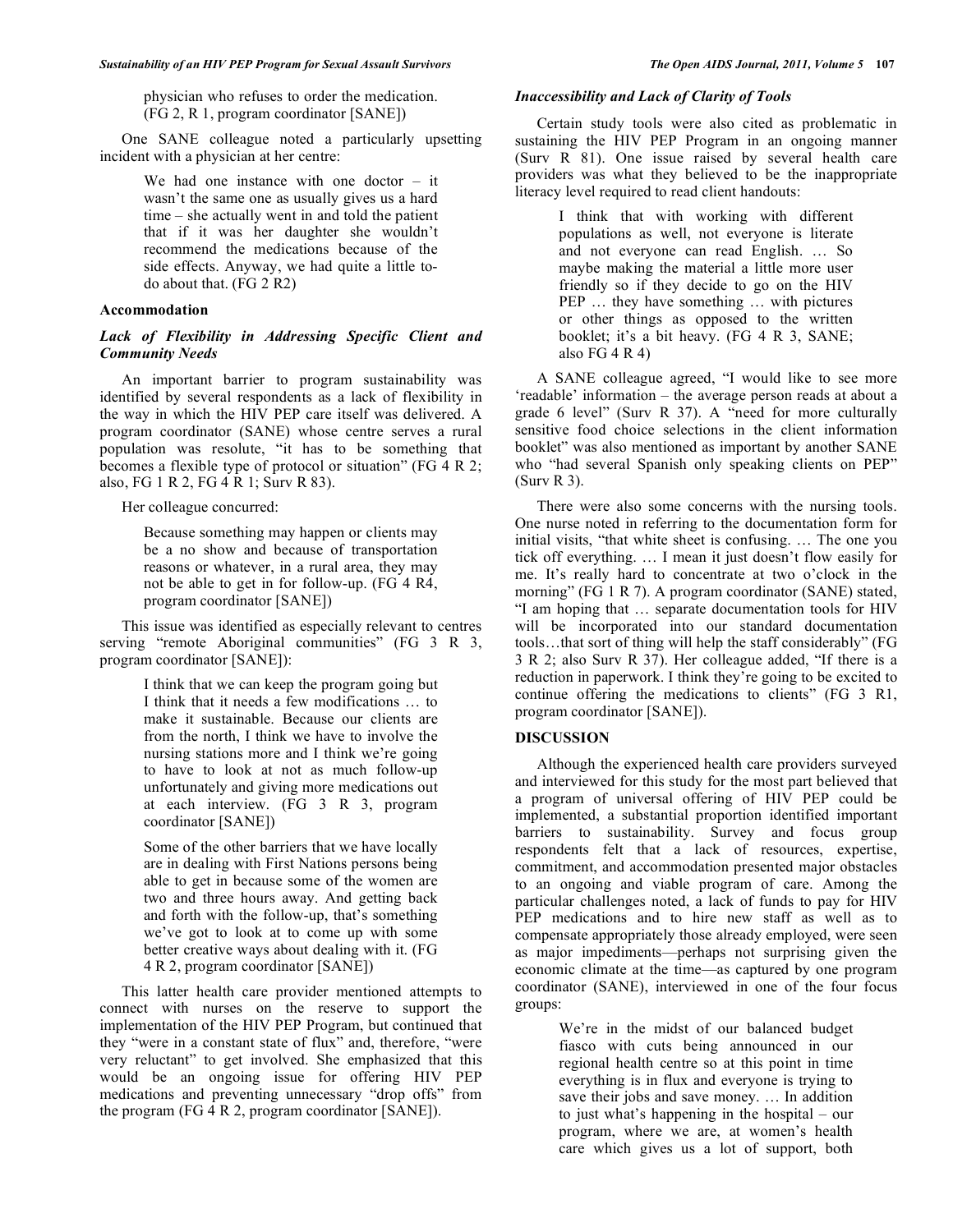support staff wise and having a nurse practitioner, is going to change dramatically.

 Other studies evaluating the use of PEP post sexual assault in countries with low prevalence rates of HIV have also noted that the cost of antiretroviral medications is "one of the greatest hurdles in implementing this type of protocol" (18: p.5, see also 41). One physician in our study projected that if the number of sexual assault survivors seeking HIV PEP increased over time, a lack of monies would lead to difficult decisions around "who really warrants" the expensive medications—an issue already the subject of wide-spread debate. Although the universal use of HIV PEP where the source is presumed unlikely to be HIV infected may not be cost-effective [11, 65-67], it is challenging to accurately identify those at high risk of HIV, thus making HIV PEP programs that target high risk victims only very difficult to implement.

 Many of the other problems identified as barriers to sustaining an HIV PEP Program also have financial implications. The data indicated that if an HIV PEP Program offering universal care was to be implemented further external funding would be necessary, not just to accommodate the costs of the drugs and staff, but to hire outside supports such as HIV experts, who could consult on complex cases and ensure that the program client handouts and the protocol itself reflected the most current information available about HIV in the sexual assault context. These issues were of particular concern to staff at centres in smaller cities and towns in the north, where they stated there was a "need to ensure that all clients no matter where they live or seek treatment have the same resources" (Surv R 126). In these areas, health care providers also argued adamantly that any viable HIV PEP program of care would have to better accommodate unique community needs. This was stated to be of particular relevance to those serving the following: 1) multicultural clients for whom handouts would be needed in different languages, as well as redeveloped at lower literacy levels in English; and 2) Aboriginal persons, for whom follow-up was often difficult, due to travelling two or three hours to be seen. In the latter instance, this would seem crucial given that Aboriginal survivors may come from communities disproportionately affected by sexually transmitted infections and with limited access to health care services [68, 69]. Moreover, there is research that supports the "feasibility and practicality" of dispensing the full PEP regimen on the initial visit for those unable to return easily due to logistical reasons [70].

 Another important barrier to sustaining an HIV PEP Program was identified as a lack of support from hospitals and certain groups of health care professionals working within them. Although some nurse respondents had experienced difficulties with some pharmacists who felt that they were not being adequately compensated for their time, most resistance was stated to have come from physicians who did not want to prescribe the PEP. Emergency room physicians sometimes disagreed with the program protocol believing that the side-effects outweighed the benefits of offering the medications universally and in cases of intimate partner sexual assault. This fact was attributed by nurses to a deficit in physician expertise and experience with use of HIV drugs in the sexual assault context. An emergency room

physician himself agreed that an inadequate knowledge about HIV medications and their possible side-effects would be a road block to province-wide implementation of an HIV PEP program. To be sure, physicians need to be familiar with various related HIV medications. However, at the same time, it must also be acknowledged that other health care providers have queried the value of a universal approach to offering HIV PEP to sexual assault survivors and in circumstances specifically in which there is ongoing exposure from an intimate assailant [11, 41, 50]. With regard to the latter, we agree with the World Health Organization that in these situations there must be a simultaneous focus on risk reduction and prevention [24].

 This study had several limitations that warrant discussion. In regard to the survey, the low response rate  $-$  a characteristic of questionnaires generally of different types of health care provider groups [e.g., 71, 72-74] – may have resulted in self-selection bias. Administrators, nurses, physicians, social workers, and pharmacists who were most supportive of the HIV PEP Program may have been overrepresented in the sample, which may have compromised our ability to capture and later address the full range of barriers to the sustainability of such a program of care. A similar self-selection bias may have affected the results of the focus groups, where our findings also may not have fully reflected the opinions and experiences of all health care providers involved in offering the HIV PEP Program. However, despite these limitations, our study provides an opportunity for other jurisdictions to learn from the challenges that may arise in implementing and sustaining an HIV PEP program for survivors of sexual assault. It also allowed us to take steps systematically to address identified barriers to ensure that the offering of HIV PEP care could be successfully incorporated into standards of sexual assault care for Ontario.

## **Responding to Barriers to HIV PEP Program Implementation**

 In February 2006, to address the most commonly noted barrier to an ongoing HIV PEP Program – the cost of medications – we approached the Ontario government for funding. Based on the recommendations arising from the HIV PEP Study data, the Ministry of Health and Long-term Care agreed to pay for a program of universally offering HIV PEP medications at all 34 provincial SA/DVTCs. Subsequently, we undertook a Knowledge-to-Action (KTA) Project [75] for the purpose of identifying strategies that might address the remaining threats to the viability of a long term program of HIV care. At the Network of SA/DVTC's Annual Meeting in May 2006, and subsequently in several focus groups, health care providers were interviewed to aid in this process.

 Almost all health care provider identified challenges/barriers to successful implementation of the HIV PEP Program were mapped to two tangible methods to address them: 1) adaptation and dissemination of, and training using revised, HIV PEP Study tools; and 2) establishment of an ongoing HIV PEP Expert Group. A KTA Project Advisory Committee comprised of HIV experts, SA/DVTC decision-makers and front-line staff, and community partners, was created to provide guidance on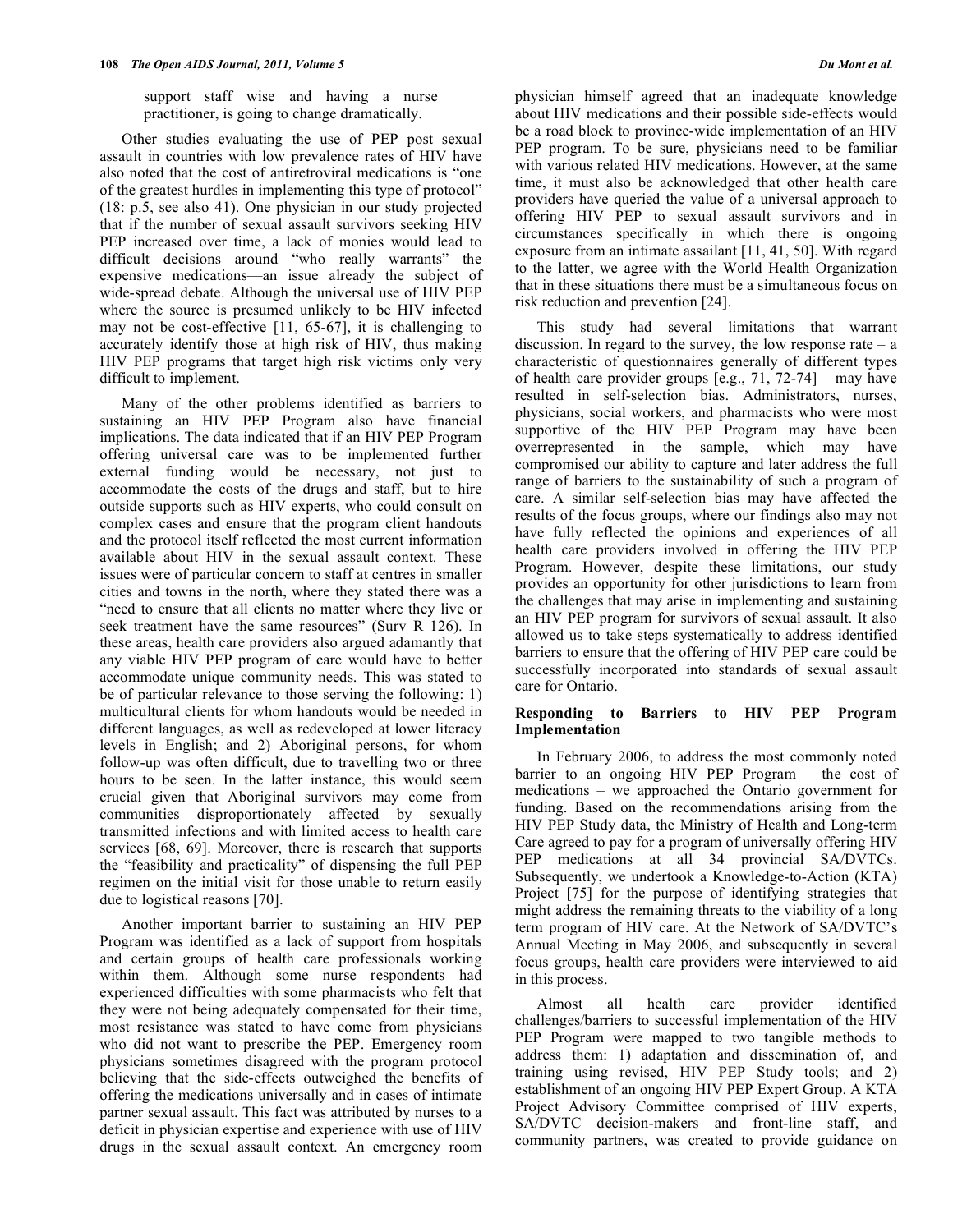revising and rolling out revised materials, and later formed the basis of the Expert Group.

## *Revision of the HIV PEP Study Tools*

 Subsequent to the Network's Annual Meeting, a working group composed of select KTA Project Advisory Committee members was formed to assist with the actual adaptation of the tools and external consultations were held as needed with regard, in particular, to the client handout design and language simplification. Materials revised included: 1) Medical guidelines; 2) Initial visit flow sheet; 3) Follow-up flow sheet; 4) Client information handouts: a) HIV risk assessment pamphlet and b) HIV PEP information booklet; 5) Client scenarios for health care providers; 6) Fact sheets for physicians; 7) Fact sheets for pharmacists; 8) Fact sheets for other health care providers; 9) Fact sheets for clients; and 10) Orientation to HIV PEP Program power point presentation. These new materials were designed to provide updated, streamlined evidence-based guidelines and userfriendly information at appropriate literacy levels to support all health care providers involved in offering, and diverse clients in accepting, the HIV medications. Given problems that arose during the HIV PEP Study with some health care provider resistance to the protocol, their purpose was also to aid in enhancing interprofessional collaboration based on clarity of roles and responsibilities and improved communication within teams and between SA/DVTCs and other departments such as emergency medicine and pharmacy. Because a lack of flexibility in the delivery of the HIV PEP Program was also seen as a barrier to implementation, the revised tools were designed more generically – so that as a whole, they could function as a framework from which some processes could be tailored locally to address the specific needs of communities while maintaining a core protocol that would ensure quality of service delivery. The revised documents, which were reviewed by the entire Advisory Committee for clarity, conciseness, comprehensiveness, and utility of information and piloted at several SA/DVTCs, were favourably received. A website to house the final tools was created to ensure ease of access for health care providers and clients (available from www.sadvtreatmentcentres.net/HIVPEP).

## *Rollout of the Revised HIV PEP Study Tools*

 Beginning January 2007, orientation and training sessions, based on the revised tools, were developed, piloted at several SA/DVTCs, and delivered to health care providers and hospital policy makers across six regions of Ontario using a "train-the-trainer" model (SM). Following these sessions, nine interactive web-based modules were developed as a permanent reference guide (Background on HIV and HIV in Ontario, HIV PEP Study findings, The current HIV PEP Program, HIV PEP drug information, Initial visit and HIV risk assessment, Pre- and post-HIV test counselling, When to consult an HIV specialist, Follow-up visit and counselling, and HIV PEP side effects and management), which also contained the contact information of available local HIV experts for consultation. This online educational program, which addressed the issue of a lack of sufficient training and expertise among clinicians, also reduced the costs of in-person training, important given high staff turnover at SA/DVTCs [62]. Qualitative feedback in the

form of pre- and post-evaluation surveys indicated that the final online modules were successful in their deliverables and provided a comprehensive and sufficient core training program and a user-friendly interface on which to efficiently learn HIV PEP treatment and counselling protocols (available from www.sadvtreatmentcentres.net). The Network website, with these assessment and diagnostic/treatment tools, has become an important source for health care providers for continuous learning, ongoing skill upgrades, and HIV PEP awareness and competence, as well as for current information for community partner organizations, survivors of sexual violence, and the public.

## *Establishment of a Permanent HIV PEP Expert Group*

 In January 2008, a permanent HIV PEP Expert Group was formed and continues to include three infectious disease specialists from across Ontario, one pharmacist with HIV expertise, one SA/DVTC program coordinator (SANE), one SA/DVTC follow-up nurse (SANE), and the provincial coordinator (SANE) of the Ontario Network of SA/DVTCs. The mandate of this Expert Group is to review the current HIV PEP drug regimen and the medical protocols and pamphlets used and to address other relevant medical issues on an annual basis. New data that are identified that could shape the ways in which the HIV PEP Program of care is offered are discussed and recommendations for changes made to the Network of SA/DVTCs. Establishment of this group has addressed concerns raised by health care provider respondents for the need for external experts for support to ensure the long-term sustainability and coordination of the HIV PEP Program as part of the standard of care for survivors of sexual assault in Ontario.

## **CONCLUSION**

 This study revealed that multiple barriers can converge to prevent the implementation and sustainability of an HIV PEP Program of care to sexual assault survivors, including<br>inadequate resources, expertise, commitment, and inadequate resources, expertise, commitment, and accommodation to unique community needs. However, identifying these challenges has led to efforts to address them: the creation of easy access web-based tools, the ability to self-assess knowledge and skills, and the access to local and centralized HIV experts. These measures have provided SA/DVTC staff with the capacity to effectively respond to the particular challenges that may arise in the future in their facilities as well as to the needs of individual survivors who may require HIV PEP and/or treatment. This has been particularly important for staff who have limited or infrequent experience in addressing HIV prophylactic care post sexual assault. Although addressing the need for more staff to better offer HIV PEP care specifically, and sexual assault care more generally, remains an ongoing issue for the Network, since the original HIV PEP Study, the universal offering of antiretroviral medications has become a standard of care at all 35 SA/DVTCs in Ontario and uptake and completion rates have increased by 8% (2003-2005: 32% v. 2008-2010: 40%). Based on this success, we continue to build the capacity of the Network to respond in an evidencebased manner to issues arising in providing sexual assault care by further enhancing research/clinical [e.g., 76, 77, 78] and hospital/stakeholder relationships (e.g., collaborations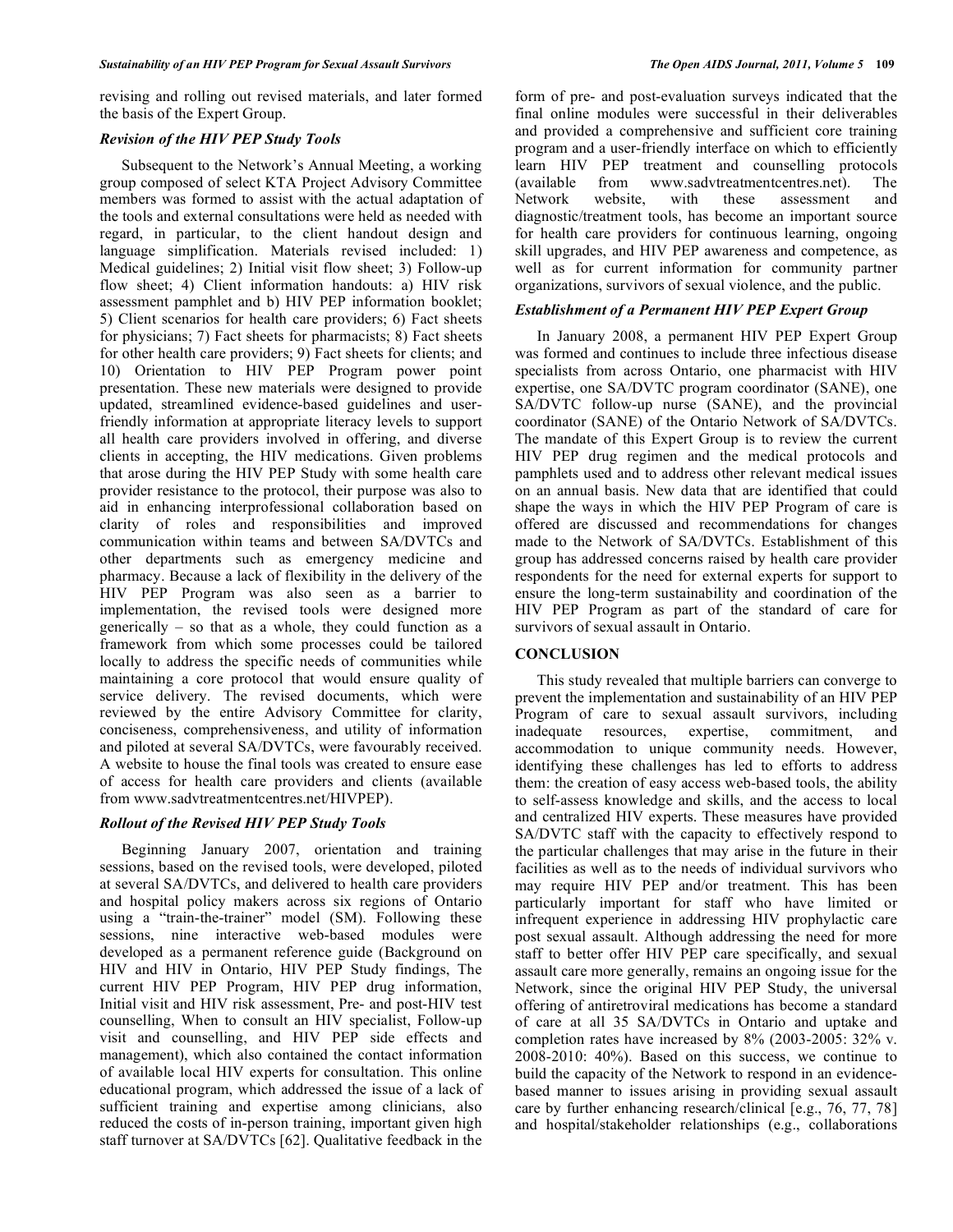with Ontario Women's Directorate and ECHO, an Agency of the Ontario Ministry of Health and Long-Term Care).

# **ACKNOWLEDGEMENTS**

 The original HIV PEP Study was funded by a peerreviewed grant from the Ontario Women's Health Council (now ECHO, an Agency of the Ontario Ministry of Health and Long-term Care). The KTA Project was funded through two grants from the Canadian Institutes of Health Research. The authors would like to thank Heather Husson, Shannon Balla, Karen Eden, Anita Rachlis, Nomi Rotbard, Alice Tseng, and Heather McPherson for their contributions to one or both of these projects. They are also indebted to the frontline sexual assault nurses and physicians, pharmacists, social workers, and SA/DVTC program coordinators for their participation in this study. J. Du Mont is supported by the Atkinson Foundation and M.R. Loutfy is supported by a Canadian Institutes of Health Research New Investigator Award.

#### **REFERENCES**

- [1] Du Mont J, White D. The uses and impacts of medico-legal evidence in sexual assault cases: a global review. Geneva: World Health Organization 2007.
- [2] Jewkes R, Sen P, Garcia-Moreno C. Sexual violence. In: Krug EG, Dahlberg LL, Mercy JA, Zwi AB, Lozano L, Ed. World report on violence and health. Geneva: World Health Organization 2002; pp. 148-81.
- [3] Behnken MP, Le Y-C, Temple JR, Berenson AB. Forced sexual intercourse, suicidality, and binge drinking among adolescent girls. Addict Behav 2010; 35: 507-9.
- [4] Campbell R, Dworkin E, Cabral G. An ecological model of the impact of sexual assault on women's mental health. Trauma Violence Abuse 2009; 10: 225-46.
- [5] Campbell R, Lichty LF, Sturza M, Raja S. Gynecological health impact of sexual assault. Res Nurs Health 2006; 29: 399-413.
- [6] Fischer S, Stojek M, Hartzell E. Effects of multiple forms of childhood abuse and adult sexual assault on current eating disorder symptoms. Eat Behav 2010; 11: 190-2.
- [7] Centers for Disease Control and Prevention. Antiretroviral postexposure prophylaxis after Sexual, injection drug use, or other nonoccupational exposure to HIV in the United States: recommendations from the U.S. Department of Health and Human Services. Morb Mortal Wkly Rep 2005; 54: 1-19.
- [8] Centers for Disease Control and Prevention. Sexually transmitted diseases treatment guidelines, 2006. MMWR 2006; 55: 1-94.
- [9] Hwa H-L, Chen S-C, Wu M-Z, *et al*. Analysis of cases of sexual assault presenting at a medical center in Taipei. Taiwan J Obstet Gynecol 2010; 49: 165-9.
- [10] McLean I, Roberts SA, White C, Paul S. Female genital injuries resulting from consensual and non-consensual vaginal intercourse. Forensic Sci Int 2011; 204: 27-33.
- [11] Roland ME. Postexposure prophylaxis after sexual exposure to HIV. Curr Opin Infect Dis 2007; 20: 39-46.
- [12] Teerapong S, Lumbiganon P, Limpongsanurak S, Udomprasertgul V. Physical health consequences of sexual assault victims. J Med Assoc Thailand 2009; 92: 885-90.
- [13] Ullman SE, Filipas HH, Townsend SM, Starzynski LL. Psychosocial correlates of PTSD symptom severity in sexual assault survivors. J Trauma Stress 2007; 20: 821-31.
- [14] Watts CH, Foss AM, Hossain M, Zimmerman C, von Simson R, Klot J. Sexual violence and conflict in Africa: prevalence and potential impact on HIV incidence. Sex Transm Infect 2010; (Suppl 3): 93-9.
- [15] Fong C. Post-exposure prophylaxis for HIV infection after sexual assault: when is it indicated? Emerg Med J 2001; 18: 242-5.
- [16] Chatellier S. We have suffered in silence too long…" Women's narratives and peacebuilding in the democratic republic of Congo. Utrecht, Netherlands: Utrecht University 2009.
- [17] Christofides NJ, Muirhead D, Jewkes RK, Penn-Kekana L, Conco DN. Women's experiences of and preferences for services after rape in South Africa: interview study. BMJ 2006; 332: 209-13.
- [18] Griffith WF, Ackerman GE, Zoellner CL, Sheffield JS. Sexual assault: a report on human immunodeficiency virus postexposure prophylaxis. Obstet Gynecol Int 2010: Epub 29 July 2010; Available from: http://www.ncbi.nlm.nih.gov/pmc/articles/PMC29 13674/?tool=pubmed [accessed on April 14, 2011].
- [19] Kim JC, Mokwena L, Ntlemo E, *et al*. Developing an integrated model for post-rape care and HIV post-exposure prophylaxis in rural South Africa. University of the Witwatersrand; Population Council, Frontiers in Reproductive Health; Legal Advocacy Centre 2007; Available from: http://pdf.usaid.gov/pdf\_docs/PNADK615. pdf [accessed on April 29, 2011].
- [20] Resnick HS, Holmes MM, Kilpatrick DG, *et al*. Predictors of postrape medical care in a national sample of women. Am J Prev Med 2000; 19: 214-9.
- [21] Resnick HS, Monnier J, Seals B, *et al*. Rape-related HIV risk concerns among recent rape victims. J Interpers Violence 2002; 17: 746-59.
- [22] Kilpatrick DG, Resnick HS, Ruggiero KJ, Conoscenti LM, McCauley J. Drug-facilitated, incapacitated, and forcible rape: a national study. Charleston, SC: Medical University of South Carolina, National Crime Victims Research & Treatment Center 2007.
- [23] Vetten L, Haffejee S. Supporting rape survivors in adhering to the post-exposure prophylaxis (PEP) to prevent HIV infection: the importance of psychosocial counselling and support. South Afr J HIV Med 2008; winter: 24-31.
- [24] World Health Organization. Post-exposure prophylaxis to prevent HIV infection: joint WHO/ILO guidelines on post-exposure prophylaxis (PEP) to prevent HIV infection. 2007; Available from: http://www.who.int/hiv/pub/guidelines/PEP/en/ [accessed: April 17, 2011].
- [25] Government of Alberta. Alberta guidelines for post-exposure prophylaxis in non-occupational settings: HIV, hepatitis B, hepatitis C and sexually transmitted infections. Alberta nPEP Protocol (Revised January 2010) 2008; Available from: http://www.hea lth.alberta.ca/documents/nPEP-Protocol.pdf [accessed: April 15, 2011].
- [26] Australian Government: Department of Health and Ageing. National guidelines for post-exposure prophylaxis after nonoccupational exposure to HIV 2007; Available from: http://www. ashm.org.au/default2.asp?active\_page\_id=251%20 [accessed: April 25, 2011].
- [27] British Columbia Centre for Excellence in HIV/AIDS. The therapeutic guidelines, accidental exposure guidelines 2009; Available from: http://www.cfenet.ubc.ca/our-work/initiatives/the rapeutic-guidelines/accidental-exposure-therapeutic-guidelines [accessed: April 18, 2011].
- [28] Massachusetts (Commonwealth of) Department of Public Health. HIV prophylaxis following non-occupational exposures recommended protocol components 2005; Available from: http://www. mass.gov/dph/aids/guidelines/exposure\_nonwork.htm [accessed: April 28, 2011].
- [29] Centers for Disease Control and Prevention. Youth risk behavior surveillance — United States, 2009. MMWR 2010; 59: 1-142.
- [30] Kim JC, Martin LJ, Denny L. Rape and HIV post-exposure prophylaxis: addressing the dual epidemics in South Africa. Reprod Health Matters 2003; 11: 101-12.
- [31] Myles JE, Bamberger J. Offering HIV Prophylaxis following sexual assault: recommendations for the State of California. Prepared for the Housing and Urban Health of the San Francisco Department of Public Health and the California HIV PEP after Sexual Assault Task Force in Conjunction with the California State Office of AIDS 2001; Available from: http://www.dhs.ca.gov/ AIDS/Reports/PDF/HIVProphylaxisFollowingSexualAssault.pdf [accessed: April 23, 2011].
- [32] Myles JE, Hirozawa A, Katz MH, Kimmerling R, Bamberger JD. Postexposure prophylaxis for HIV after sexual assault. JAMA 2000; 284: 1516-8.
- [33] Non-Occupational HIV PEP Task Force BUAP, and the Rhode Island Department of Health. Non-occupational human immunodeficiency virus post-exposure prophylaxis guidelines for Rhode Island healthcare practitioners. Rhode Island Department of Health 2002; Available from: www.healthri.org/disease/NPEPFinalDraft July26.pdf [accessed: April 29, 2011].
- [34] New York State Department of Health AIDS Institute. HIV prophylaxis following non-occupational exposure including sexual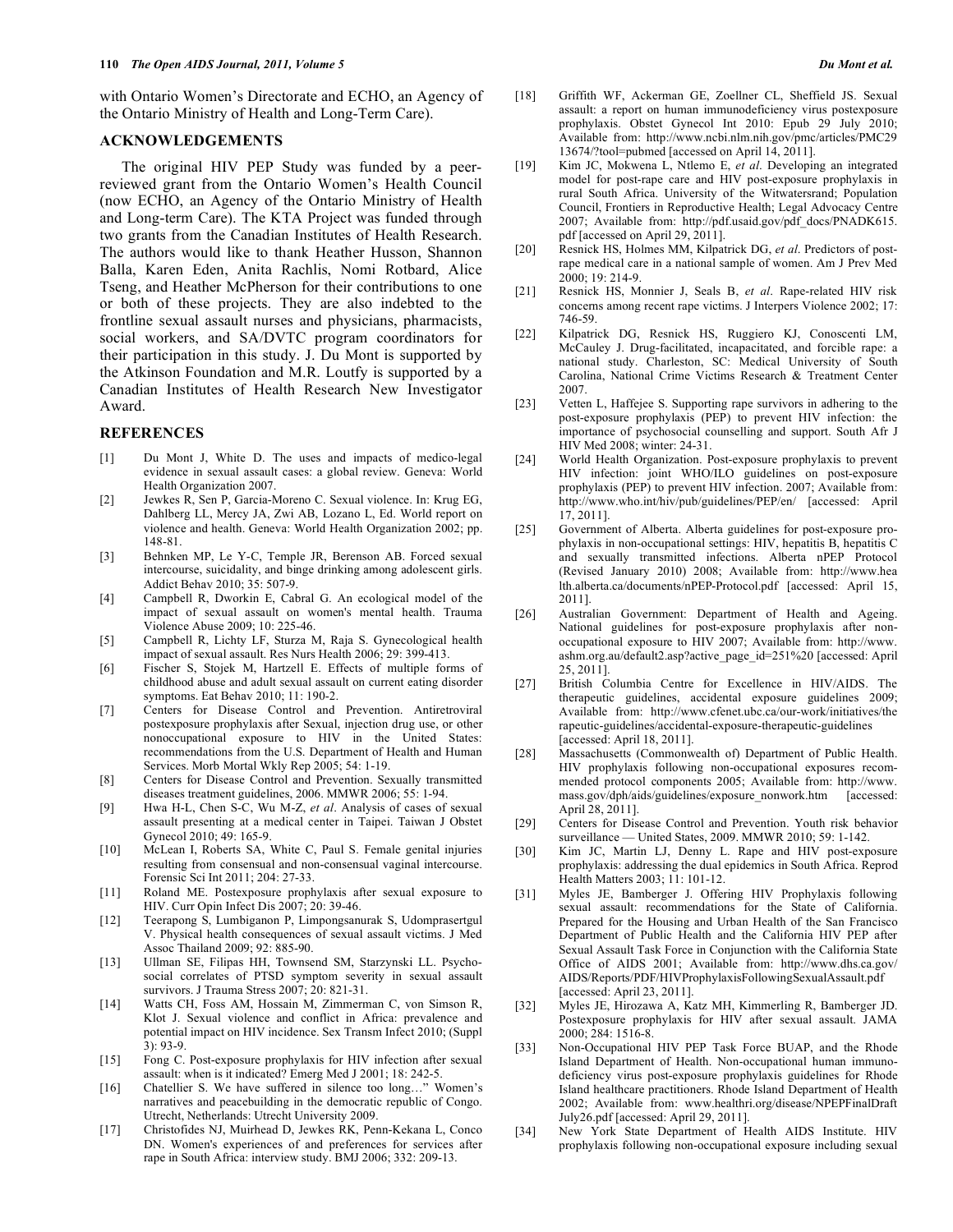assault 2004; Available from: www.hivguidelines.org [accessed: April 26, 2011].

- [35] Rey D, Bendiane M-K, Moatti J-P, *et al*. Post-exposure prophylaxis after occupational and non-occupational exposures to HIV: an overview of the policies implemented in 27 European countries. AIDS Care 2000; 12: 695-701.
- [36] Vetten L, Haffejee S. Factors affecting adherence to post-exposure prophylaxis in the aftermath of sexual assault: key findings from seven sites in Gauteng Province. Gauteng Department of Health, Centre for the Study of Violence and Reconciliation 2005; Available from: http://www.csvr.org.za/docs/gender/factorsaffecti ngadherence.pdf [accessed: April 23, 2011].
- [37] Wieczorek K. A forensic nursing protocol for initiating human immunodeficiency virus post-exposure prophylaxis following sexual assault. J Forensic Nurs 2010; 6: 29-39.
- [38] Meel BL. HIV/AIDS post-exposure prophylaxis (PEP) for victims of sexual assault in South Africa. Med Sci Law 2005; 45: 219-24.
- [39] Carrieri MP, Bendiane MK, Moatti JP, Rey D. Access to HIV prophylaxis for survivors of sexual assault: the tip of the iceberg. Antivir Ther 2006; 11: 391-2.
- [40] Chesshyre EL, Molyneux EM. Presentation of child sexual abuse cases to Queen Elizabeth Central Hospital following the establishment of an HIV post-exposure prophylaxis programme. Malawi Med J 2009; 21: 54-8.
- [41] Linden JA, Oldeg P, Mehta SD, McCabe KK, LaBelle C. HIV postexposure prophylaxis in sexual assault: current practice and patient adherence to treatment recommendations in a large urban teaching hospital. Acad Emerg Med 2005; 12: 640-6.
- [42] Merchant RC, Keshavarz R, Low C. HIV post-exposure prophylaxis provided at an urban paediatric emergency department to female adolescents after sexual assault. Emerg Med J 2004; 21: 449-51.
- [43] Singer R, Kehwillian L, Caplan J, Hill O. Adherence to post exposure prophylaxis for HIV among victims of sexual violence in Monrovia, Liberia. Medicins sans Frontiere 2009; Available from: http://svriforum2009.svri.org/presentations/Singer.pdf [accessed: on April 22, 2011].
- [44] Limb S, Kawsar M, Forster GE. HIV post-exposure prophylaxis after sexual assault: the experience of a sexual assault service in London. Int J STD AIDS 2002; 13: 602-5.
- [45] Olshen E, Hsu K, Woods ER, Harper M, Harnisch B, Samples CL. Use of human immunodeficiency virus postexposure prophylaxis in adolescent sexual assault victims. Arch Pediatr Adolesc Med 2006; 160: 674-80.
- [46] Rey D, Bendiane MK, Bouhnik AD, Almeda J, Moatti JP, Carrieri MP. Physicians' and patients' adherence to antiretroviral prophylaxis after sexual exposure to HIV: results from South-Eastern France. AIDS Care 2008; 20: 537-451.
- [47] Schremmer RD, Swanson D, Kraly K. Human immunodeficiency virus postexposure prophylaxis in child and adolescent victims of sexual assault. Pediatr Emerg Care 2005; 21: 502-6.
- [48] Siika AM, Nyandiko WM, Mwangi A, *et al*. The structure and outcomes of a HIV postexposure prophylaxis program in a high HIV prevalence setup in western Kenya. J Acquir Immune Defic Syndr 2009; 51: 47-53.
- [49] Templeton DJ, Davies SC, Garvin AL, Garsia RJ. The uptake of HIV post-exposure prophylaxis within a sexual assault setting in Sydney, Australia. Int J STD AIDS 2005; 16: 108-11.
- [50] Wiebe ER, Comay SE, McGregor M, Ducceschi S. Offering HIV prophylaxis to people who have been sexually assaulted: 16 months' experience in a sexual assault service. CMAJ 2000; 162: 641-5.
- [51] Wong K, Hughes CA, Plitt S, *et al*. HIV non-occupational postexposure prophylaxis in a Canadian province: treatment completion and follow-up testing. Int J STD AIDS 2010; 21: 617- 21.
- [52] Girardet RG, Lemme S, Biason TA, Bolton K, Lahoti S. HIV postexposure prophylaxis in children and adolescents presenting for reported sexual assault. Child Abuse Negl 2009; 33: 173-8.
- [53] Collings SJ, Bugwandeen SR, Wiles WA. HIV post-exposure prophylaxis for child rape survivors in KwaZulu-Natal, South Africa: who qualifies and who complies? Child Abuse Negl 2008; 32: 477-83.
- [54] Ellis JC, Ahmad S, Molyneux EM. Introduction of HIV postexposure prophylaxis for sexually abused children in Malawi. Arch Dis Child 2005; 90: 1297-9.
- [55] Hachey M, van As AB. HIV postexposure prophylaxis in victims of child sexual abuse. Ann Emerg Med 2005; 46: 97-8.
- [56] Neu N, Heffernan-Vacca S, Millery M, Stimell M, Brown J. Postexposure prophylaxis for HIV in children and adolescents after sexual assault: a prospective observational study in an urban medical center. Sex Transm Dis 2007; 34: 65-8.
- [57] Garcia MT, Figueiredo RM, Moretti ML, Resende MR, Bedoni AJ, Papaiordanou PM. Postexposure prophylaxis after sexual assaults: a prospective cohort study. Sex Transm Dis 2005; 32: 214-9.
- [58] Roland ME, Myer L, Chuunga R, *et al*. A prospective study of post-exposure prophylaxis following sexual assault in South Africa. Proceedings of the 12th Conference on Retroviruses and Opportunistic Infections Feb 22-25, 2005; Boston, Massachusetts; Foundation for Retrovirology and Human Health 2005.
- [59] Speight CG, Klufio A, Kilonzo SN, *et al*. Piloting postexposure prophylaxis in Kenya raises specific concerns for the management of childhood rape. Trans R Soc Trop Med Hyg 2006; 110: 14-8.
- [60] Loutfy MR, Macdonald S, Myhr T, *et al*. Prospective cohort study of HIV post-exposure prophylaxis for sexual assault survivors. Antivir Ther 2008; 13: 87-95.
- [61] Du Mont J, White D, McGregor MJ. An investigation of the medical forensic examination from the perspectives of sexually assaulted women. Soc Sci Med 2009; 68: 774-80.
- [62] Du Mont J, Parnis D, with the Ontario Network of Sexual Assault Care and Treatment Centres. An overview of the sexual assault care and treatment centres of Ontario. Prepared for Liz Kelly and the World Health Organization 2001; Available from: the Women's College Research Institute, 7th Floor, 790 Bay Street, Toronto, Ontario, M5G 1N8.
- [63] Du Mont J, Myhr TL, Husson H, Macdonald S, Rachlis A, Loutfy MR. HIV post-exposure prophylaxis use among Ontario female adolescent sexual assault victims: a prospective analysis. Sex Transm Dis 2008; 35: 973-8.
- [64] Graneheim UH, Lundman B. Qualitative content analysis in nursing research: concepts, procedures and measures to achieve trustworthiness. Nurse Educ Today 2004; 24: 105-12.
- [65] Herida M, Larsen C, Lot F, Laporte A, Desenclos JC, Hamers FF. Cost-effectiveness of HIV postexposure prophylaxis in France. AIDS 2006; 20: 1753-61.
- [66] Pinkerton SD, Martin JN, Roland ME, Katz MH, Coates TJ, Kahn JO. Cost-effectiveness of postexposure prophylaxis after sexual or injection-drug exposure to human immunodeficiency virus. Arch Intern Med 2004; 164: 46-54.
- [67] Pinkerton SD, Martin JN, Roland ME, Katz MH, Coates TJ, Kahn JO. Cost-effectiveness of HIV postexposure prophylaxis following sexual or injection drug exposure in 96 metropolitan areas in the United States. AIDS 2004; 18: 2065-73.
- [68] Health Canada. First Nations, Inuit and aboriginal health: HIV and AIDS. Ottawa: Government of Canada 2010; Available from: http://www.hc-sc.gc.ca/fniah-spnia/diseases-maladies/aids-sida/inde x-eng.php [accessed: April 27, 2011].
- [69] Public Health Agency of Canada. HIV/AIDS epi update: HIV/AIDS among aboriginal peoples in Canada: a continuing concern. Public Health Agency of Canada 2004; Available from: http:// www.phac-aspc.gc.ca/publicat/epiu-aepi/epi\_update\_may\_04/9-eng. php [accessed: April 17, 2011].
- [70] Kim JC, Askew I, Muvhango L, *et al*. Comprehensive care and HIV prophylaxis after sexual assault in rural South Africa: the Refentse intervention study. BMJ 2009; 338: b515.
- [71] Davidson LA, Pettis CT, Joiner AJ, Cook DM, Klugman CM. Religion and conscientious objection: a survey of pharmacists' willingness to dispense medications. Soc Sci Med 2010; 71: 161-5.
- [72] Du Mont J, Parnis D. Forensic nursing in the context of sexual assault: comparing the opinions and practices of nurse examiners and nurses? Appl Nurs Res 2003; 16: 173-83.
- [73] Du Mont J, Parnis D. The doctor's dilemma: caregiving and medicolegal evidence collection. Med Law 2004; 23: 515-29.
- [74] Mason R, Schwartz B, Burgess R, Irwin E. Emergency Medical Services: a resource for victims of domestic violence? Emerg Med J 2010; 27: 561-4.
- [75] Macdonald S, Loutfy MR, Tseng A, McPherson A. Improving access to an HIV post-exposure prophylaxis (HIV PEP) program in a sexual assault setting: translating evidence-based findings to promote standardized health care practices. Canadian Institutes of Health Research, Knowledge-to-Action (KTA) Development Grants for Local Researcher-User Interaction; 2006-2008.